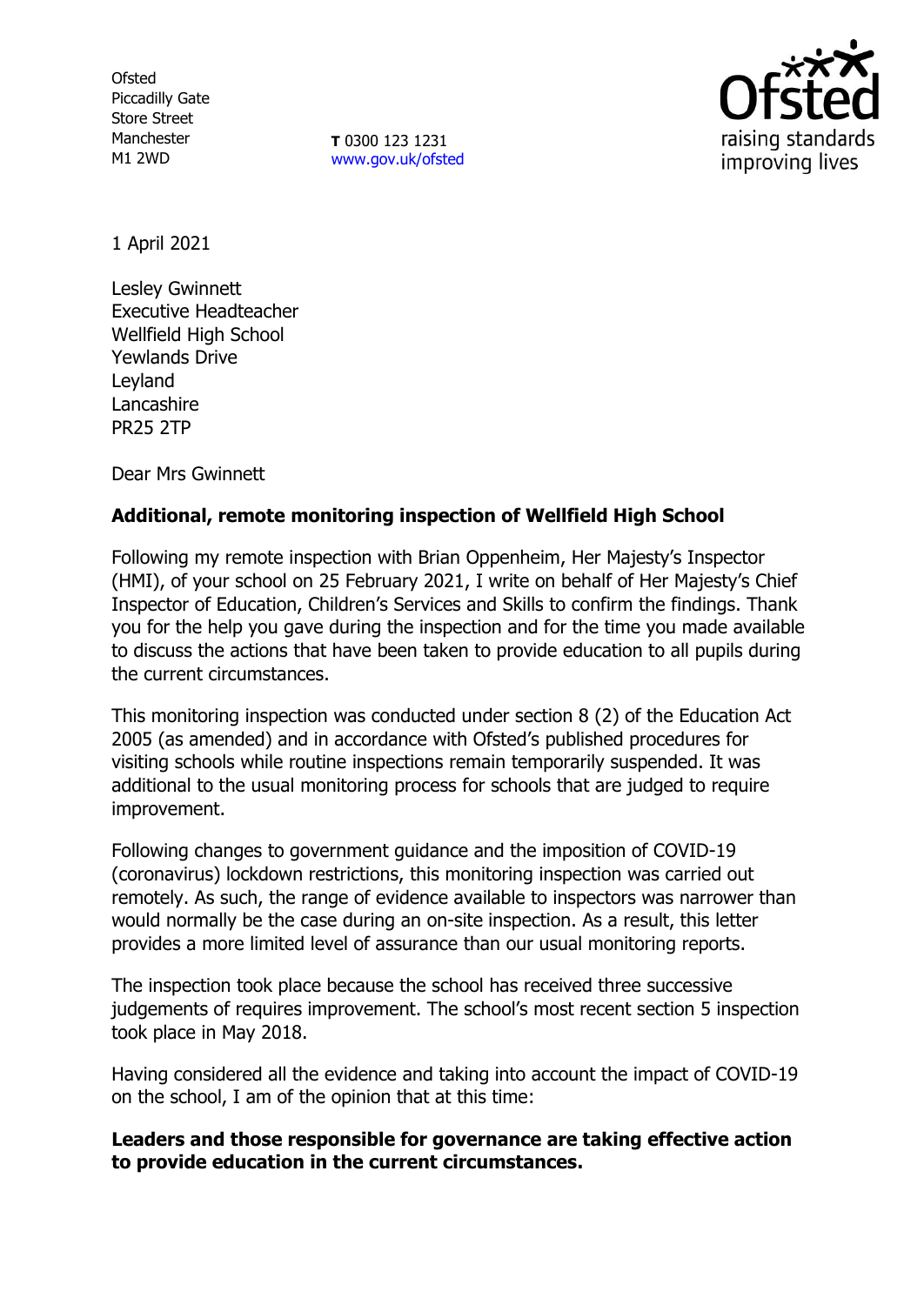

Leaders and those responsible for governance should take further action to:

■ review the curriculum for the 'creative' subjects in key stage 3, to ensure that it has sufficient breadth and depth.

### **Context**

- Since the previous inspection, governors have appointed a new head of school and three new assistant headteachers. Leaders have been working closely with a multi-academy trust (MAT).
- During autumn term 2020, the majority of pupils experienced periods of remote education for short periods of time. Pupils in Years 8, 9 and 10 were educated remotely for periods of two weeks to mitigate staff absence.
- At present, a small proportion of pupils are being educated on site. This includes approximately one fifth of vulnerable pupils and two out of every five pupils with special educational needs and/or disabilities (SEND).

#### **Main findings**

- You and other leaders have ensured that teachers have been appropriately trained to deliver education during the current challenging time. Teachers set work so that pupils can continue to learn their usual curriculum whether they are in school or working at home. Pupils' completion of work is checked, and teachers provide feedback so that pupils can build on what they have learned.
- Subject-specific training for staff, supported by MAT leaders and teachers, and work on curriculum development have continued throughout the pandemic. You and other leaders appreciate the opportunities to collaborate with others across the MAT. This has helped to develop leaders' longer-term thinking about the curriculum.
- In recent months, leaders have reviewed and re-ordered individual subject curriculum plans. In response to the current situation, the order in which some subject content is taught has been modified. For example, in history, teaching about the Holocaust has been deferred until all pupils are back in school. This is so that sensitive discussions can take place in person. Leaders have increased the time allocated to what the school describes as 'creative' subjects in Years 7 and 8. The carousel arrangement for these subjects has also been changed temporarily, from a four-week to a two-week rotation. Nevertheless, an important priority for leaders is to check that these arrangements allow national curriculum foundation subjects, such as music, art, and design technology to be taught in sufficient breadth and depth.
- All pupils, whether working in school or at home, have regular meetings with their mentor. Vulnerable pupils and those who require extra support have more frequent contact with staff. This regular communication helps to identify and remove barriers to pupils' learning.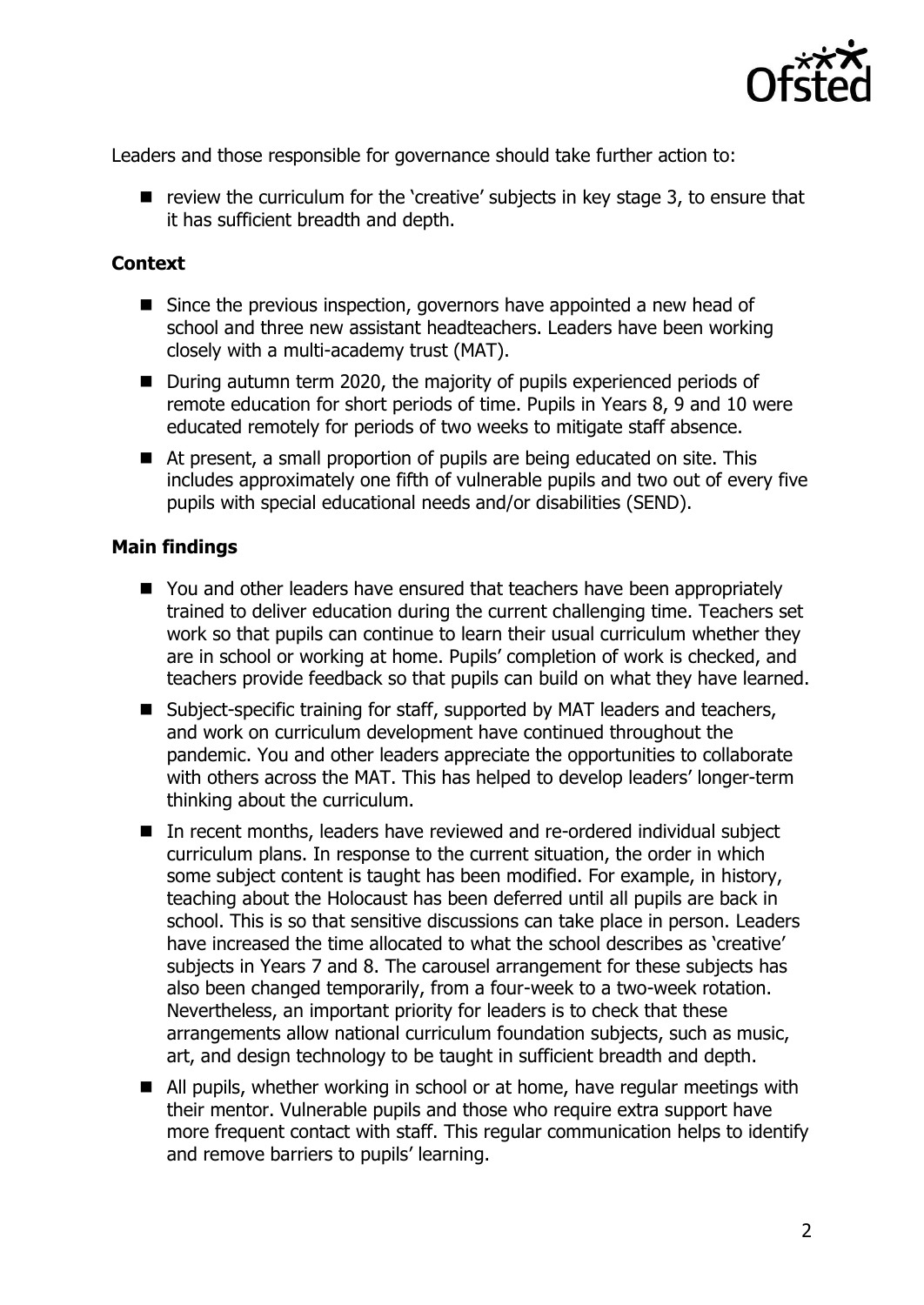

- Year 11 pupils are continuing with all their usual studies. Leaders have arranged special assemblies to help support these pupils with issues specific to the current context. Leaders continue to provide careers education and guidance. The content of GCSE subjects is being prioritised with an eye on preparing pupils for their post-16 studies.
- Leaders are focusing on improving pupils' vocabulary in all subjects. Extracts from books are read to pupils in assemblies to raise the profile of reading. Pupils in the literacy support programme continue to receive their usual support for reading if they work from home or at school.
- Leaders ensure that pupils with SEND can access the full school curriculum. Pupils receive personalised support when this is needed. Teachers are well informed about strategies that they can employ to support pupils' individual needs.
- Those responsible for governance have a clear understanding of their roles. They hold you and other leaders to account for your work. Governors have an accurate awareness of the school's strengths and areas of development, and the extent to which these match the current school priorities. They are knowledgeable about the remote education offer.
- You have continued to make pupils' attendance and engagement in learning a priority during the pandemic. The local authority and the trust have supported the school leaders with attendance procedures. Leaders have created strong relationships with families. This is reflected in the positive feedback from parents and carers. You and other leaders recognise that improving attendance will remain a priority when the school re-opens to all pupils.

# **Evidence**

This inspection was conducted remotely. We spoke to you, other senior leaders, staff, a representative of those responsible for governance, a representative of the local authority and a representative from the MAT that you are working with to discuss leaders' actions to provide education to all pupils during a national lockdown.

We also reviewed remote lessons with staff and looked at minutes and documents uploaded by the school. We looked at 50 responses to Ofsted's online questionnaire, Parent View, including 48 free-text responses. We also looked at 45 staff questionnaires.

I am copying this letter to the chair of the governing body, the regional schools commissioner and the director of children's services for Lancashire. This letter will be published on the Ofsted website.